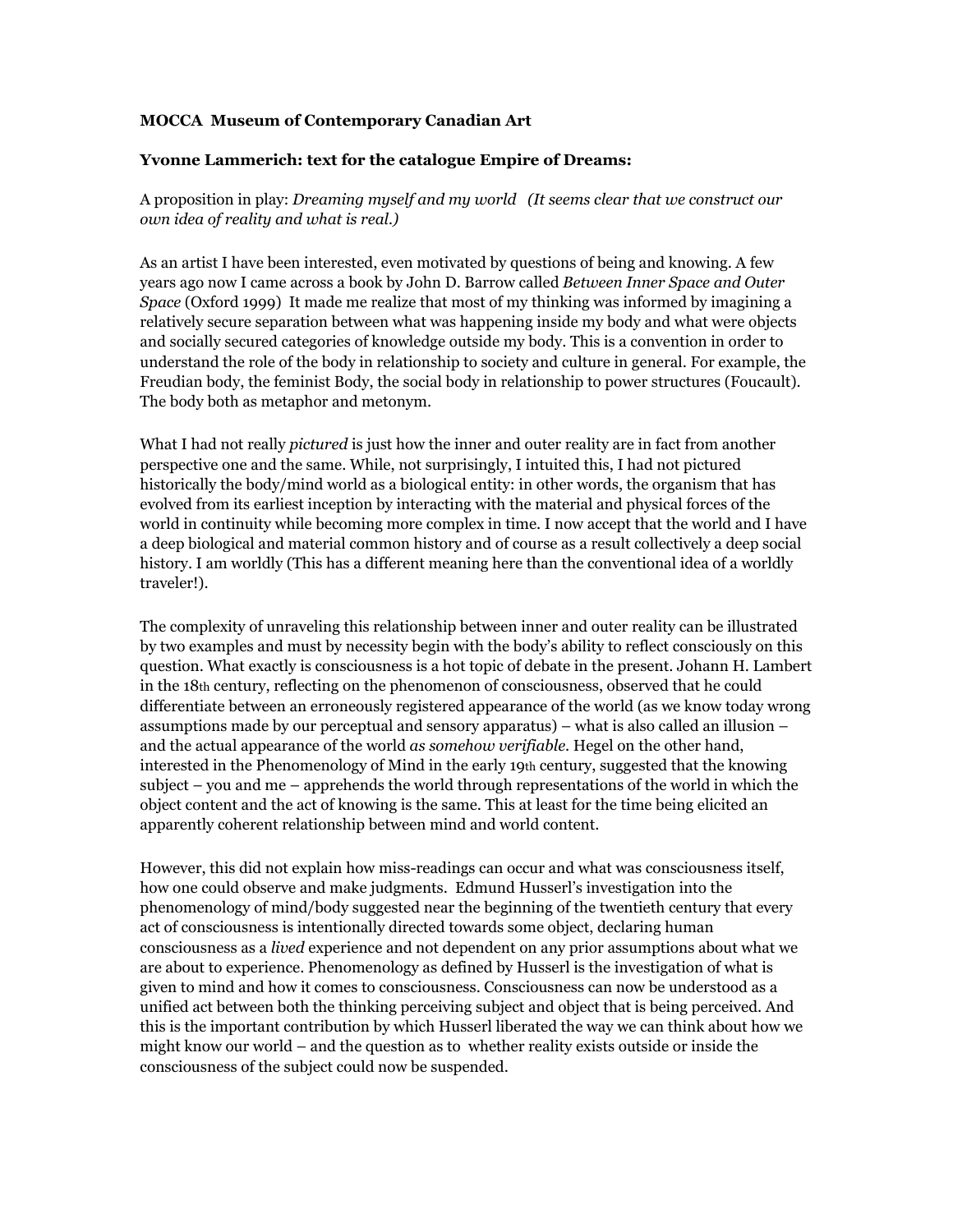Phenomenology can be understood on the one hand in the pre-critical material sense, as a faithful description of phenomena, the sensations of perceiving, colour, texture, sound, feelings freed from interpretation. But in order to move these sensations to consciousness, a conceptual construct is necessary. This construct, associated with judgments and beliefs about this pure phenomenality apprehended by reason, gives sensations conceptual properties. This free movement between pure *perception,* which can only ever be individual and personal, and *conceptions* or conceptual constructs of judgment and beliefs about the world that we can share is what Husserl meant by the *human life world.* 

Clearly at every moment over time human beings have apprehended their world through the specificity of their physiology – mind and body. Today compared to 2000 years ago, for example, human physiology has changed little, yet it has changed; what has changed dramatically is what we know about how we know and how we believe in the experience we have of our world. I am giving primacy to the body, as I understand that all we make – including social and cultural structures and gesture as well as technology and their innovations – is part of a fluid elaboration of our bodily world's inherent potential.

A more recent observation is made by Antonio Damasio, the eminent neurologist of brain functions (The Feeling of What Happens: Body and Emotions in the Making of Consciousness, 1999). He notes that we can conceive of ourselves as an entity in the world, but even more astounding we can also conceive of ourselves conceiving ourselves. In other words I can be simultaneously my own audience and my own actor in this *human life world*. I fluidly move from one position to the other, being not only me but also the *other*. This is very useful in art making, where we are constantly switching from producer to viewer.

I ask myself: is this what gives me my ability to dream as well as my ability to project my dreams? If there is neither a clear separation between being me as the here and the dream projected as the there, then where is it, where am I, what am I? *The Empire of Dreams* is then an environment built as a response to the phenomenological experience we have of our world – a world that is now open to new possibilities of knowing, understanding, re-presenting and making. The Virtual is no longer a foreign country, it is *us*.

David Liss' proposition of an exhibition that presented a number of individual takes on the phenomenological relationship each artist has in responding to their lived environment or *human life world* does not need to conform to a thematic; rather, the title is offered as a tool, as an opening by which to understand each artwork for its own perceptual and conceptual dimensions of the lived world whose phenomenal relationship can never be experienced wholly, and by necessity is given to us and re-presented from various perspectives and points of view/beliefs.

## **Rimeter: description**

The work Rimeter (Per (through) – Rimeter) circumscribes an eight foot diameter projecting disk that lifts beyond the wall's surface. That part of the disc that is hidden in the wall is annunciated on the surface of the wall with a pencil drawing as a continuity of the raised disc.